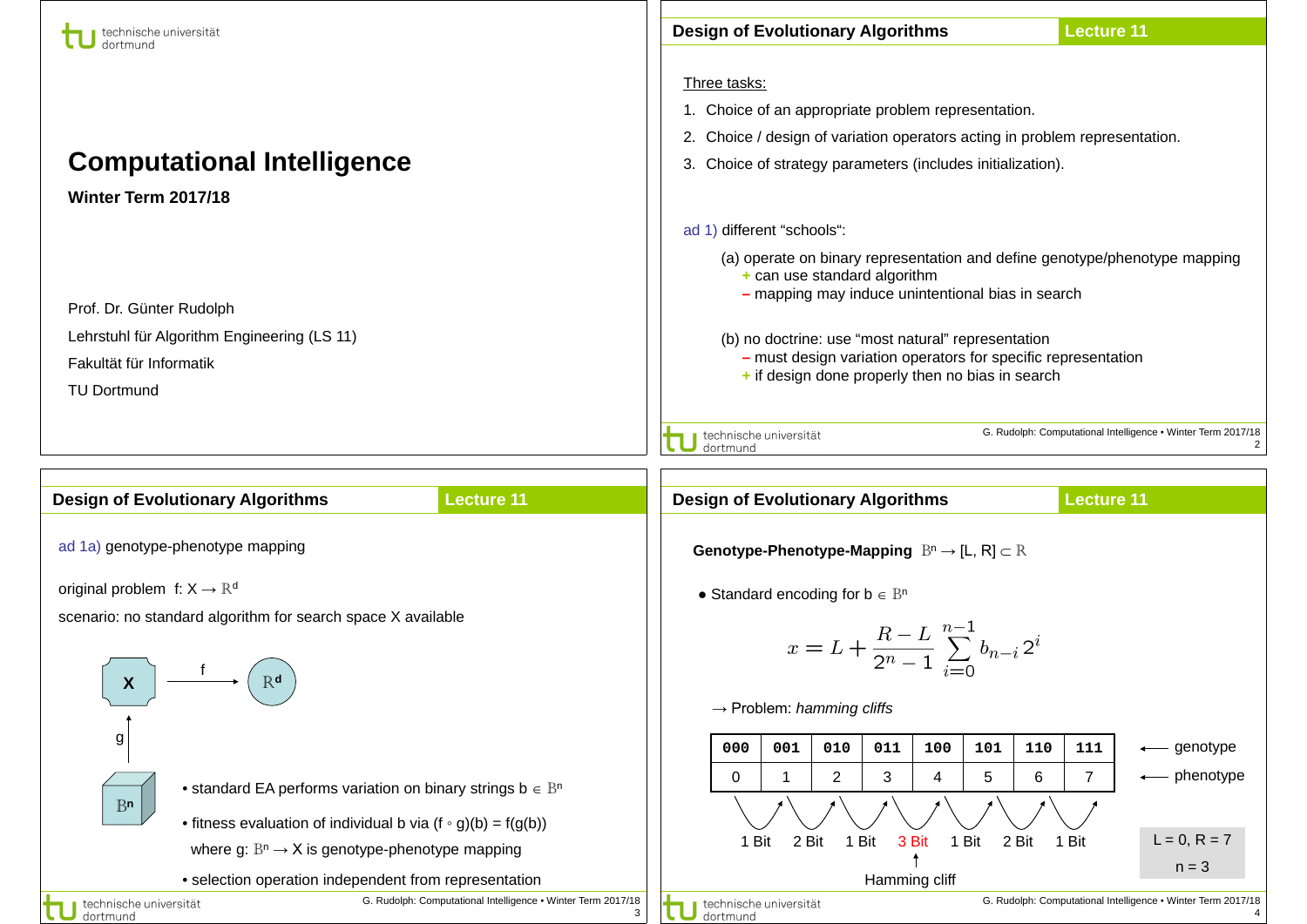| <b>Lecture 11</b><br><b>Design of Evolutionary Algorithms</b>                                                    |                                                                                                          |     |                |                                                                             | <b>Lecture 11</b><br><b>Design of Evolutionary Algorithms</b>                                                                         |                                                                                                                                                      |                                                                             |                |                                                                                       |                                                              |                                          |     |                |                |             |     |                |                   |                                                                                 |
|------------------------------------------------------------------------------------------------------------------|----------------------------------------------------------------------------------------------------------|-----|----------------|-----------------------------------------------------------------------------|---------------------------------------------------------------------------------------------------------------------------------------|------------------------------------------------------------------------------------------------------------------------------------------------------|-----------------------------------------------------------------------------|----------------|---------------------------------------------------------------------------------------|--------------------------------------------------------------|------------------------------------------|-----|----------------|----------------|-------------|-----|----------------|-------------------|---------------------------------------------------------------------------------|
| Genotype-Phenotype-Mapping $B^n \to [L, R] \subset R$<br>• Gray encoding for $b \in B^n$                         |                                                                                                          |     |                |                                                                             | Genotype-Phenotype-Mapping $B^n \rightarrow P^{\text{log}(n)}$<br>(example only)<br>• e.g. standard encoding for $b \in \mathbb{B}^n$ |                                                                                                                                                      |                                                                             |                |                                                                                       |                                                              |                                          |     |                |                |             |     |                |                   |                                                                                 |
|                                                                                                                  |                                                                                                          |     |                | Let $a \in B^n$ standard encoded. Then $b_i = \frac{1}{2}$                  |                                                                                                                                       |                                                                                                                                                      | $a_{i}$<br>$a_{i-1} \oplus a_i$ , if i > 1                                  | if i $= 1$     |                                                                                       | $\oplus$ = XOR                                               | individual:                              |     |                |                |             |     |                |                   |                                                                                 |
|                                                                                                                  | 000                                                                                                      | 001 | 011            | 010                                                                         | 110                                                                                                                                   | 111                                                                                                                                                  | 101                                                                         | 100            |                                                                                       | genotype                                                     | 010                                      | 101 | 111            | 000            | 110         | 001 | 101            | 100               | ← genotype<br>← index                                                           |
|                                                                                                                  | 0                                                                                                        |     | $\overline{2}$ | 3                                                                           | $\overline{4}$                                                                                                                        | 5                                                                                                                                                    | 6                                                                           | $\overline{7}$ |                                                                                       | phenotype                                                    | 0                                        | 1   | $\overline{2}$ | 3              | 4           | 5   | 6              |                   |                                                                                 |
| OK, no hamming cliffs any longer<br>$\Rightarrow$ small changes in phenotype "lead to" small changes in genotype |                                                                                                          |     |                |                                                                             |                                                                                                                                       | consider index and associated genotype entry as unit / record / struct;<br>sort units with respect to genotype value, old indices yield permutation: |                                                                             |                |                                                                                       |                                                              |                                          |     |                |                |             |     |                |                   |                                                                                 |
|                                                                                                                  |                                                                                                          |     |                | since we consider evolution in terms of Darwin (not Lamarck):               |                                                                                                                                       |                                                                                                                                                      |                                                                             |                |                                                                                       |                                                              | 000                                      | 001 | 010            | 100            | 101         | 101 | 110            | 111               | ← genotype                                                                      |
|                                                                                                                  |                                                                                                          |     |                | $\Rightarrow$ small changes in genotype lead to small changes in phenotype! |                                                                                                                                       |                                                                                                                                                      |                                                                             |                |                                                                                       |                                                              | $\mathbf{3}$                             | 5   | 0              | $\overline{7}$ | $\mathbf 1$ | 6   | $\overline{4}$ | $\overline{2}$    | <u>-</u> old index                                                              |
|                                                                                                                  |                                                                                                          |     |                | <b>but:</b> 1-Bit-change: $000 \rightarrow 100 \Rightarrow \odot$           |                                                                                                                                       |                                                                                                                                                      |                                                                             |                |                                                                                       | G. Rudolph: Computational Intelligence . Winter Term 2017/18 |                                          |     |                |                |             |     |                |                   | $=$ permutation<br>G. Rudolph: Computational Intelligence . Winter Term 2017/18 |
|                                                                                                                  | technische universität<br>dortmund                                                                       |     |                |                                                                             |                                                                                                                                       |                                                                                                                                                      |                                                                             |                |                                                                                       |                                                              | technische universität<br>dortmund       |     |                |                |             |     |                |                   |                                                                                 |
|                                                                                                                  | <b>Design of Evolutionary Algorithms</b>                                                                 |     |                |                                                                             |                                                                                                                                       |                                                                                                                                                      |                                                                             |                | <b>Lecture 11</b>                                                                     |                                                              | <b>Design of Evolutionary Algorithms</b> |     |                |                |             |     |                | <b>Lecture 11</b> |                                                                                 |
|                                                                                                                  | ad 1a) genotype-phenotype mapping                                                                        |     |                |                                                                             |                                                                                                                                       |                                                                                                                                                      |                                                                             |                |                                                                                       |                                                              | ad 1b) use "most natural" representation |     |                |                |             |     |                |                   |                                                                                 |
| typically required: strong causality                                                                             |                                                                                                          |     |                |                                                                             |                                                                                                                                       | typically required: strong causality                                                                                                                 |                                                                             |                |                                                                                       |                                                              |                                          |     |                |                |             |     |                |                   |                                                                                 |
|                                                                                                                  | $\rightarrow$ small changes in individual leads to small changes in fitness                              |     |                |                                                                             |                                                                                                                                       |                                                                                                                                                      | $\rightarrow$ small changes in individual leads to small changes in fitness |                |                                                                                       |                                                              |                                          |     |                |                |             |     |                |                   |                                                                                 |
| $\rightarrow$ small changes in genotype should lead to small changes in phenotype                                |                                                                                                          |     |                |                                                                             |                                                                                                                                       | $\rightarrow$ need variation operators that obey that requirement                                                                                    |                                                                             |                |                                                                                       |                                                              |                                          |     |                |                |             |     |                |                   |                                                                                 |
| but: how to find a genotype-phenotype mapping with that property?                                                |                                                                                                          |     |                |                                                                             |                                                                                                                                       | but: how to find variation operators with that property?                                                                                             |                                                                             |                |                                                                                       |                                                              |                                          |     |                |                |             |     |                |                   |                                                                                 |
|                                                                                                                  | necessary conditions:                                                                                    |     |                |                                                                             |                                                                                                                                       |                                                                                                                                                      |                                                                             |                |                                                                                       |                                                              | $\Rightarrow$ need design guidelines     |     |                |                |             |     |                |                   |                                                                                 |
|                                                                                                                  | 1) g: $B^n \rightarrow X$ can be computed efficiently (otherwise it is senseless)                        |     |                |                                                                             |                                                                                                                                       |                                                                                                                                                      |                                                                             |                |                                                                                       |                                                              |                                          |     |                |                |             |     |                |                   |                                                                                 |
|                                                                                                                  | 2) g: $B^n \rightarrow X$ is surjective (otherwise we might miss the optimal solution)                   |     |                |                                                                             |                                                                                                                                       |                                                                                                                                                      |                                                                             |                |                                                                                       |                                                              |                                          |     |                |                |             |     |                |                   |                                                                                 |
|                                                                                                                  |                                                                                                          |     |                |                                                                             |                                                                                                                                       |                                                                                                                                                      |                                                                             |                | 3) g: $B^n \rightarrow X$ preserves closeness (otherwise strong causality endangered) |                                                              |                                          |     |                |                |             |     |                |                   |                                                                                 |
|                                                                                                                  | Let $d(\cdot, \cdot)$ be a metric on $B^n$ and $d_x(\cdot, \cdot)$ be a metric on X.                     |     |                |                                                                             |                                                                                                                                       |                                                                                                                                                      |                                                                             |                |                                                                                       |                                                              |                                          |     |                |                |             |     |                |                   |                                                                                 |
|                                                                                                                  | $\forall x, y, z \in \mathbb{B}^n : d(x, y) \le d(x, z) \Rightarrow d_X(g(x), g(y)) \le d_X(g(x), g(z))$ |     |                |                                                                             |                                                                                                                                       |                                                                                                                                                      |                                                                             |                |                                                                                       |                                                              |                                          |     |                |                |             |     |                |                   |                                                                                 |
|                                                                                                                  | technische universität                                                                                   |     |                |                                                                             |                                                                                                                                       |                                                                                                                                                      |                                                                             |                |                                                                                       | G. Rudolph: Computational Intelligence . Winter Term 2017/18 | technische universität                   |     |                |                |             |     |                |                   | G. Rudolph: Computational Intelligence . Winter Term 2017/18                    |

 $\overline{\phantom{a}}$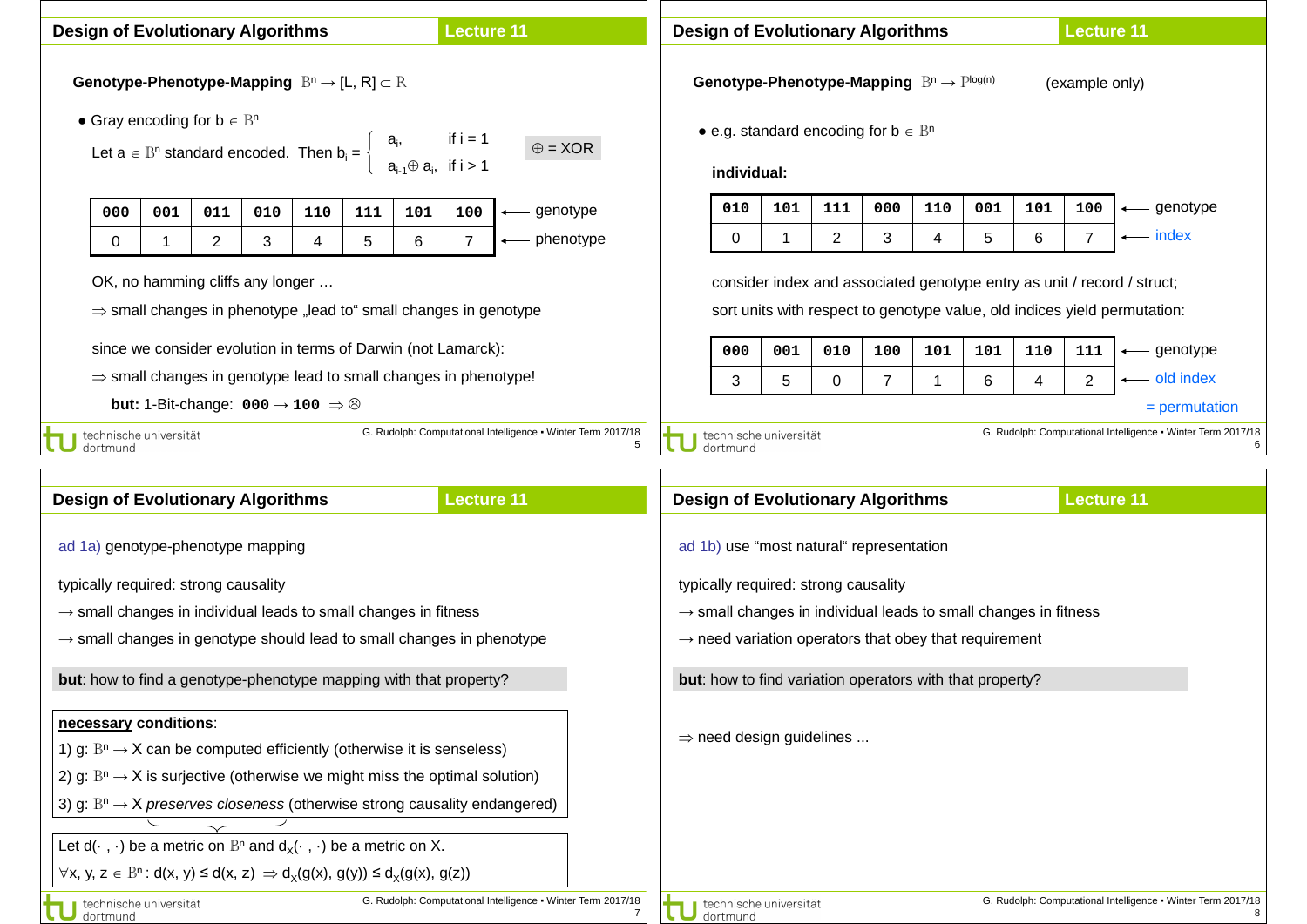| <b>Design of Evolutionary Algorithms</b>                                                                                                                                                                                                                                                                                                                                                                                                                                                                                                        | <b>Lecture 11</b>                                                                 |                                    | <b>Design of Evolutionary Algorithms</b>                                                                                                                                                                                                                                                                                                                                                                                        | <b>Lecture 11</b>                                                                       |
|-------------------------------------------------------------------------------------------------------------------------------------------------------------------------------------------------------------------------------------------------------------------------------------------------------------------------------------------------------------------------------------------------------------------------------------------------------------------------------------------------------------------------------------------------|-----------------------------------------------------------------------------------|------------------------------------|---------------------------------------------------------------------------------------------------------------------------------------------------------------------------------------------------------------------------------------------------------------------------------------------------------------------------------------------------------------------------------------------------------------------------------|-----------------------------------------------------------------------------------------|
| ad 2) design guidelines for variation operators                                                                                                                                                                                                                                                                                                                                                                                                                                                                                                 |                                                                                   |                                    | ad 2) design guidelines for variation operators in practice                                                                                                                                                                                                                                                                                                                                                                     |                                                                                         |
| a) reachability<br>every $x \in X$ should be reachable from arbitrary $x_0 \in X$<br>after finite number of repeated variations with positive probability bounded from 0<br>b) unbiasedness<br>unless having gathered knowledge about problem<br>variation operator should not favor particular subsets of solutions<br>$\Rightarrow$ formally: maximum entropy principle<br>c) control<br>variation operator should have parameters affecting shape of distributions;<br>known from theory: weaken variation strength when approaching optimum |                                                                                   | a) reachability.                   | binary search space $X = B^n$<br>variation by k-point or uniform crossover and subsequent mutation<br>regardless of the output of crossover<br>we can move from $x \in \mathbb{B}^n$ to $y \in \mathbb{B}^n$ in 1 step with probability<br>$p(x,y) = p_m^{H(x,y)} (1-p_m)^{n-H(x,y)} > 0$<br>where $H(x,y)$ is Hamming distance between $x$ and $y$ .<br>Since $\min\{p(x,y): x,y \in \mathbb{B}^n\} = \delta > 0$ we are done. |                                                                                         |
| technische universität<br>dortmund<br><b>Design of Evolutionary Algorithms</b>                                                                                                                                                                                                                                                                                                                                                                                                                                                                  | G. Rudolph: Computational Intelligence . Winter Term 2017/18<br><b>Lecture 11</b> | technische universität<br>dortmund | <b>Design of Evolutionary Algorithms</b>                                                                                                                                                                                                                                                                                                                                                                                        | G. Rudolph: Computational Intelligence . Winter Term 2017/18<br>10<br><b>Lecture 11</b> |
| b) <i>unbiasedness</i>                                                                                                                                                                                                                                                                                                                                                                                                                                                                                                                          |                                                                                   | Formally:                          |                                                                                                                                                                                                                                                                                                                                                                                                                                 |                                                                                         |
| don't prefer any direction or subset of points without reason                                                                                                                                                                                                                                                                                                                                                                                                                                                                                   |                                                                                   | <b>Definition:</b>                 | Let X be discrete random variable (r.v.) with $p_k = P\{X = x_k\}$ for some index set K.                                                                                                                                                                                                                                                                                                                                        |                                                                                         |
| $\Rightarrow$ use maximum entropy distribution for sampling!                                                                                                                                                                                                                                                                                                                                                                                                                                                                                    |                                                                                   | The quantity                       | $H(X) = -\sum_{k \in \mathcal{N}} p_k \log p_k$                                                                                                                                                                                                                                                                                                                                                                                 |                                                                                         |
| properties:<br>- distributes probability mass as uniform as possible<br>- additional knowledge can be included as constraints:<br>$\rightarrow$ under given constraints sample as uniform as possible                                                                                                                                                                                                                                                                                                                                           |                                                                                   |                                    | is called the <b>entropy of the distribution</b> of $X$ . If $X$ is a continuous r.v. with p.d.f.<br>$f_{x}(\cdot)$ then the entropy is given by<br>$H(X) = -\int_{-\infty}^{\infty} f_X(x) \log f_X(x) dx$<br>The distribution of a random variable $X$ for which $H(X)$ is maximal is termed a<br>maximum entropy distribution.                                                                                               | п                                                                                       |
| technische universität<br>dortmund                                                                                                                                                                                                                                                                                                                                                                                                                                                                                                              | G. Rudolph: Computational Intelligence • Winter Term 2017/18<br>11                | dortmund                           | technische universität                                                                                                                                                                                                                                                                                                                                                                                                          | G. Rudolph: Computational Intelligence . Winter Term 2017/18<br>12                      |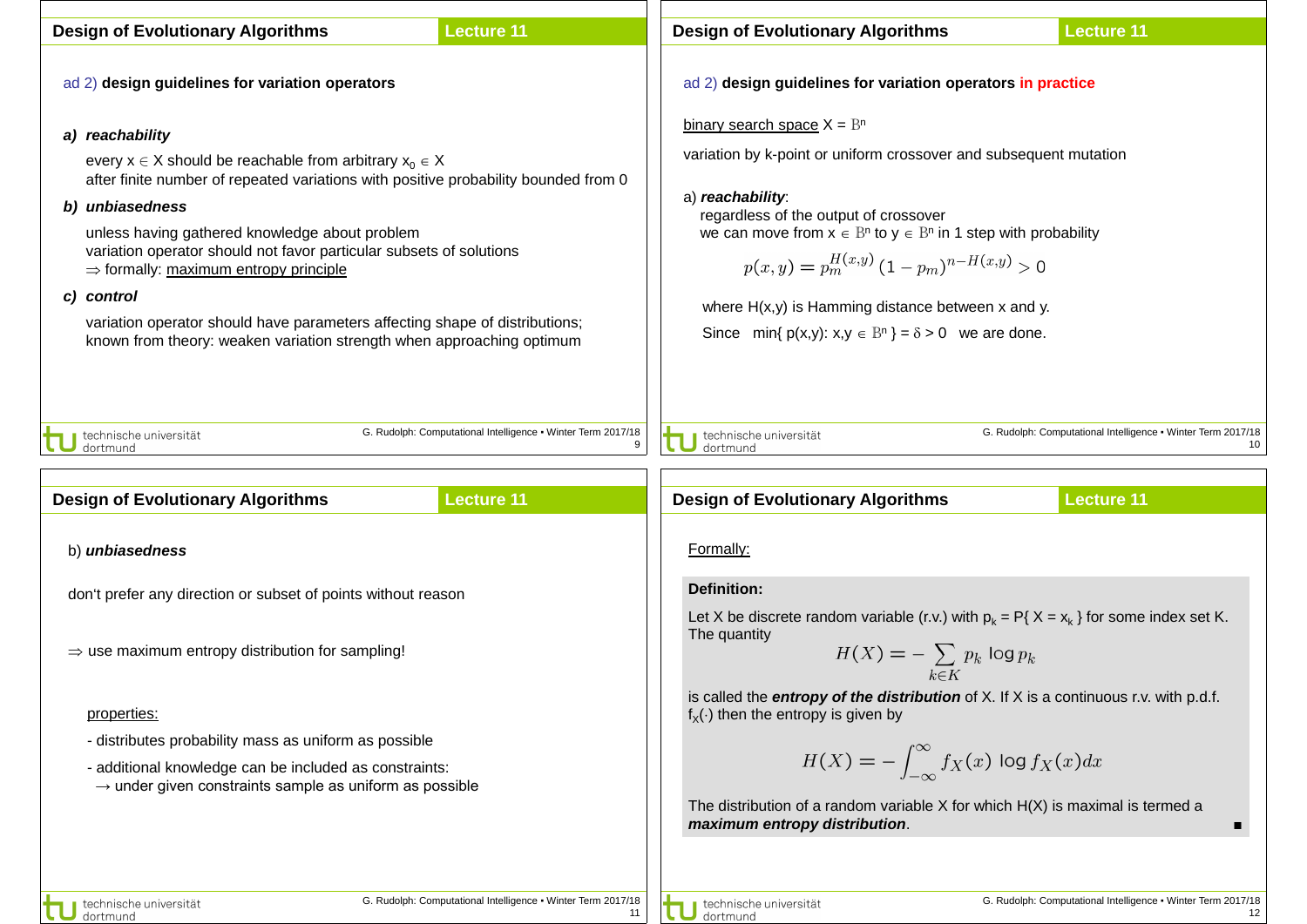#### **Lecture 11 Excursion: Maximum Entropy Distributions**

**Excursion: Maximum Entropy Distributions**

**Lecture 11**

**Knowledge available:**

Discrete distribution with support { $x_1, x_2, \ldots x_n$ } with  $x_1 < x_2 < \ldots x_n < \infty$ 

$$
p_k = \mathsf{P}\{X = x_k\}
$$

⇒ leads to nonlinear constrained optimization problem:

$$
-\sum_{k=1}^{n} p_k \log p_k \longrightarrow \max!
$$
  
s.t. 
$$
\sum_{k=1}^{n} p_k = 1
$$

solution: via Lagrange (find stationary point of Lagrangian function)

$$
L(p, a) = -\sum_{k=1}^{n} p_k \log p_k + a \left( \sum_{k=1}^{n} p_k - 1 \right)
$$

Computational Intelligence · Winter Term 2017/18 13

#### **Lecture 11 Excursion: Maximum Entropy Distributions**

### **Knowledge available:**

dortmund

Discrete distribution with support { 1, 2, …, n } with  $p_k = P$  {  $X = k$  } **and**  $E[X] = v$ 

⇒ leads to nonlinear constrained optimization problem:

$$
-\sum_{k=1}^{n} p_k \log p_k \longrightarrow \max!
$$
  
s.t. 
$$
\sum_{k=1}^{n} p_k = 1 \quad \text{and} \quad \sum_{k=1}^{n} k p_k = \nu
$$

solution: via Lagrange (find stationary point of Lagrangian function)

$$
L(p, a, b) = -\sum_{k=1}^{n} p_k \log p_k + a \left( \sum_{k=1}^{n} p_k - 1 \right) + b \left( \sum_{k=1}^{n} k \cdot p_k - \nu \right)
$$

technische universität dortmund

G. Rudolph: Computational Intelligence ▪ Winter Term 2017/18 15

$$
L(p, a) = -\sum_{k=1}^{n} p_k \log p_k + a \left( \sum_{k=1}^{n} p_k - 1 \right)
$$
  
partial derivatives:

$$
\frac{\partial L(p, a)}{\partial p_k} = -1 - \log p_k + a = 0 \qquad \Rightarrow p_k = e^{a-1}
$$
\n
$$
\frac{\partial L(p, a)}{\partial a} = \sum_{k=1}^n p_k - 1 = 0 \qquad \Rightarrow p_k = \frac{1}{n}
$$
\n
$$
\Rightarrow \sum_{k=1}^n p_k = \sum_{k=1}^n e^{a-1} = n e^{a-1} = 1 \qquad \Leftrightarrow e^{a-1} = \frac{1}{n}
$$
\nuniform distribution  
\n
$$
\frac{\text{uniform distribution}}{\text{distribution}}
$$
\nG. Rudolph: Computational Intelligence - Winter Term 2017/18  
\n14

**Excursion: Maximum Entropy Distributions**

## **Lecture 11**

$$
L(p, a, b) = -\sum_{k=1}^{n} p_k \log p_k + a \left( \sum_{k=1}^{n} p_k - 1 \right) + b \left( \sum_{k=1}^{n} k \cdot p_k - \nu \right)
$$

partial derivatives:

$$
\frac{\partial L(p, a, b)}{\partial p_k} = -1 - \log p_k + a + bk \stackrel{!}{=} 0 \qquad \Rightarrow p_k = e^{a-1+bk}
$$
\n
$$
\frac{\partial L(p, a, b)}{\partial a} = \sum_{k=1}^n p_k - 1 \stackrel{!}{=} 0
$$
\n
$$
\frac{\partial L(p, a, b)}{\partial b} \stackrel{\text{(*)}}{=} \sum_{k=1}^n k p_k - \nu \stackrel{!}{=} 0 \qquad \sum_{k=1}^n p_k = e^{a-1} \sum_{k=1}^n (e^b)^k \stackrel{!}{=} 1
$$
\n(continued on next slide)

technische universität dortmund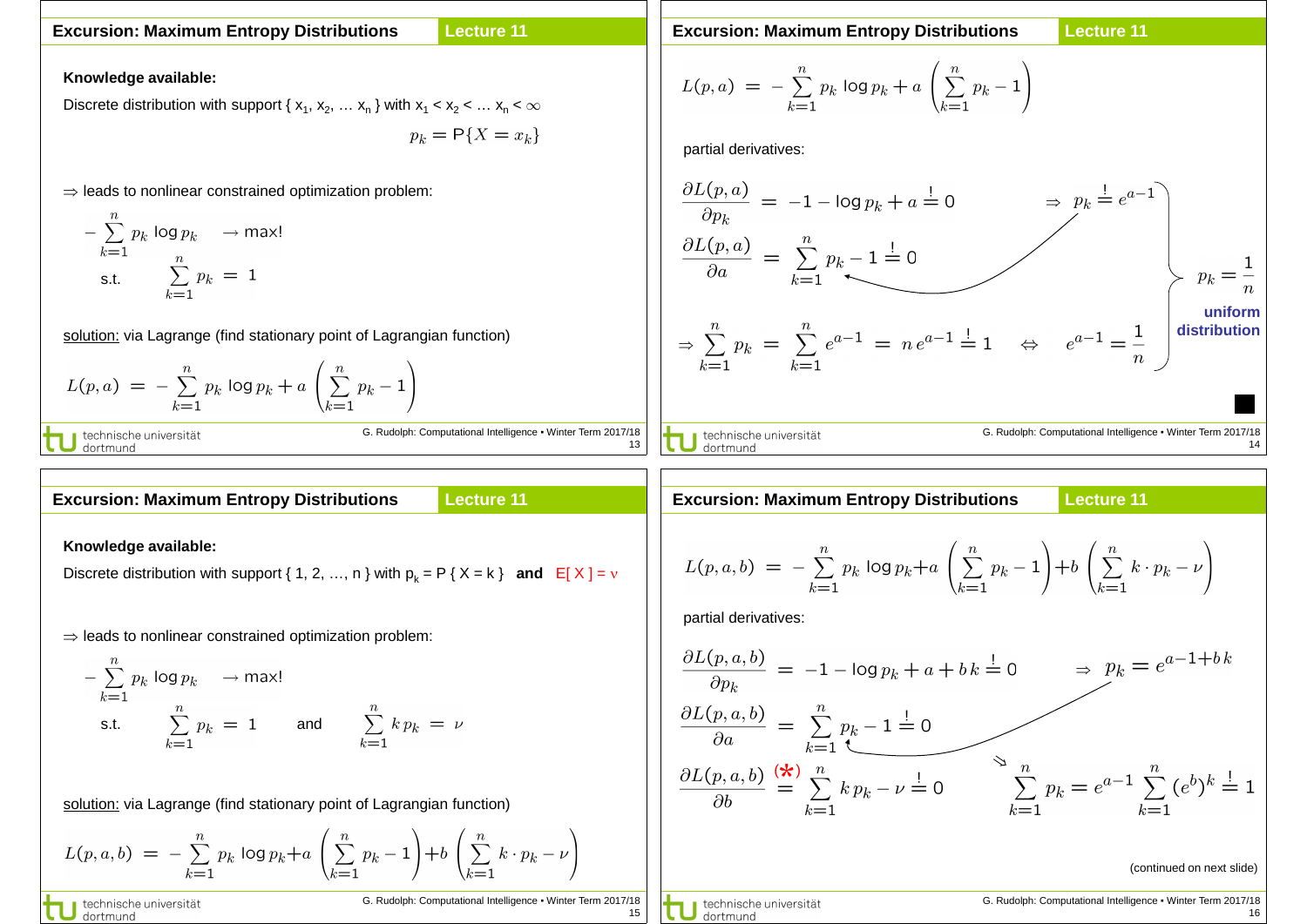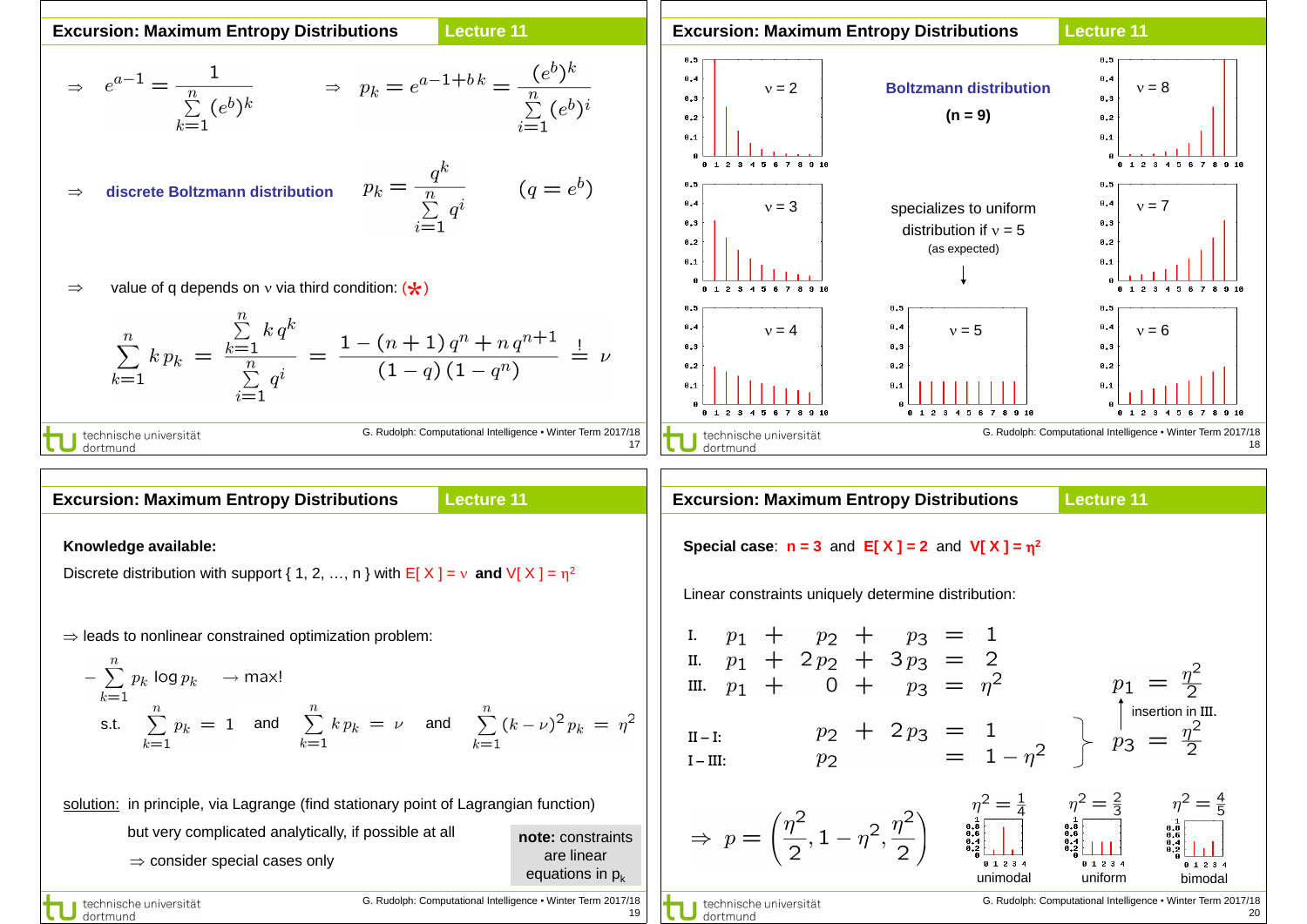### **Lecture 11 Excursion: Maximum Entropy Distributions**

# **Knowledge available:**

Discrete distribution with unbounded support { 0, 1, 2, ... } and  $E[X] = v$ 

⇒ leads to infinite-dimensional nonlinear constrained optimization problem:

$$
\sum_{k=0}^{\infty} p_k \log p_k \longrightarrow \max!
$$
  
s.t. 
$$
\sum_{k=0}^{\infty} p_k = 1 \quad \text{and} \quad \sum_{k=0}^{\infty} k p_k = n
$$

solution: via Lagrange (find stationary point of Lagrangian function)

$$
L(p, a, b) = -\sum_{k=0}^{\infty} p_k \log p_k + a \left( \sum_{k=0}^{\infty} p_k - 1 \right) + b \left( \sum_{k=0}^{\infty} k \cdot p_k - \nu \right)
$$
  
1 technische universität  
G. Rudolph: Computational Intelligence • Winter Term

**U** dortmund

m 2017/18 21 **Excursion: Maximum Entropy Distributions**

**Lecture 11**

$$
L(p, a, b) = -\sum_{k=0}^{\infty} p_k \log p_k + a \left( \sum_{k=0}^{\infty} p_k - 1 \right) + b \left( \sum_{k=0}^{\infty} k \cdot p_k - \nu \right)
$$

partial derivatives:

G. Rudolph: Computational Intelligence ▪ Winter Term 2017/18 22 ⇒ (continued on next slide) \* ( )

| Excursion: Maximum Entropy Distributions                                                        | Lecture 11                                                                   |                     |
|-------------------------------------------------------------------------------------------------|------------------------------------------------------------------------------|---------------------|
| $\Rightarrow e^{a-1} = \frac{1}{\sum_{k=0}^{\infty} (e^b)^k}$                                   | $\Rightarrow p_k = e^{a-1+bk} = \frac{(e^b)^k}{\sum_{i=0}^{\infty} (e^b)^i}$ | $\Rightarrow$ value |
| $\text{set } q = e^b$ and insists that $q < 1$                                                  | $\Rightarrow \sum_{k=0}^{\infty} q^k = \frac{1}{1-q}$                        | insert              |
| $\Rightarrow p_k = (1-q)q^k$ for $k = 0, 1, 2, ...$ geometrical distribution                    |                                                                              |                     |
| it remains to specify q; to proceed recall that $\sum_{k=0}^{\infty} k q^k = \frac{q}{(1-q)^2}$ | $\Rightarrow p_k$                                                            |                     |
| U technique universal                                                                           | 6. Rudoph: Computational Intelligence - Winter Term 2017/18                  |                     |

|                        | <b>Excursion: Maximum Entropy Distributions</b>                                                                                                            | <b>Lecture 11</b>                                            |
|------------------------|------------------------------------------------------------------------------------------------------------------------------------------------------------|--------------------------------------------------------------|
|                        | value of q depends on v via third condition: $(\star)$                                                                                                     |                                                              |
|                        | $\sum\limits_{k=0}^{\infty} k\,p_k\,=\,\frac{\sum\limits_{k=0}^{\infty} k\,q^k}{\sum\limits_{\sum}^{\infty}\,q^i}\,=\,\frac{q}{1-q}\,\stackrel{!}{=}\,\nu$ |                                                              |
|                        | $\Rightarrow$ $q = \frac{\nu}{\nu + 1} = 1 - \frac{1}{\nu + 1}$                                                                                            |                                                              |
|                        | $\Rightarrow$ $p_k = \frac{1}{\nu + 1} \left( 1 - \frac{1}{\nu + 1} \right)^k$                                                                             |                                                              |
| technische universität |                                                                                                                                                            | G. Rudolph: Computational Intelligence . Winter Term 2017/18 |

24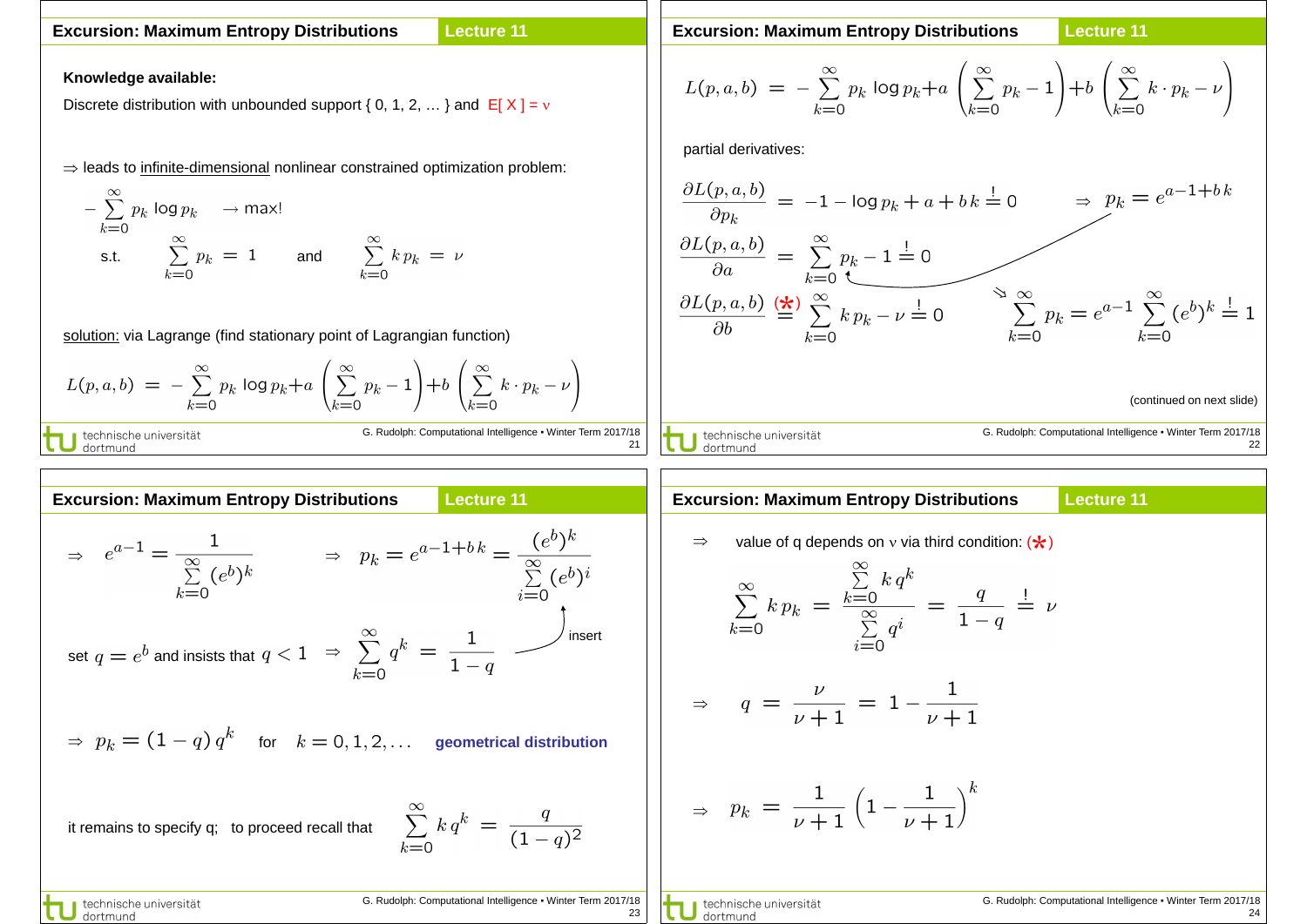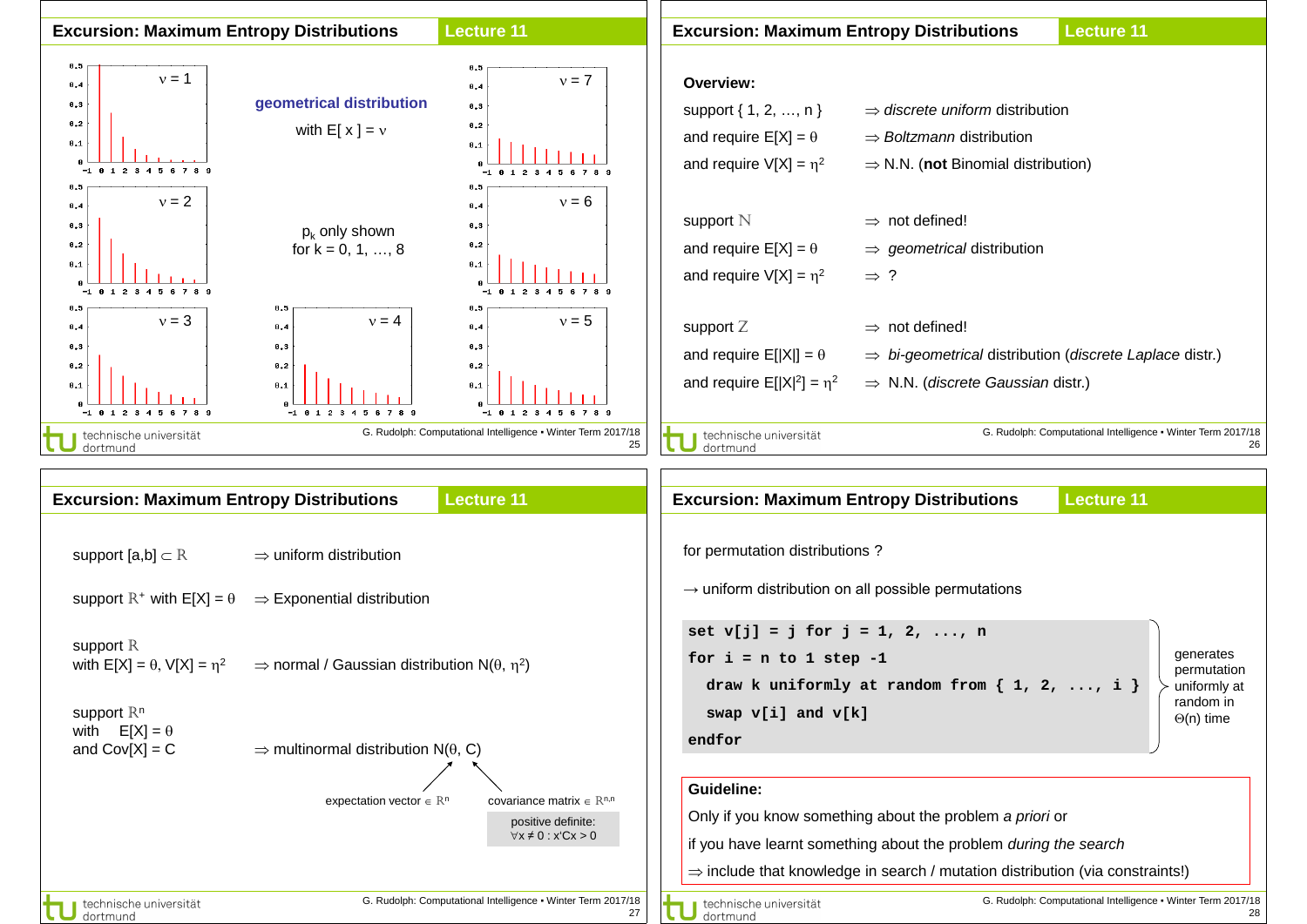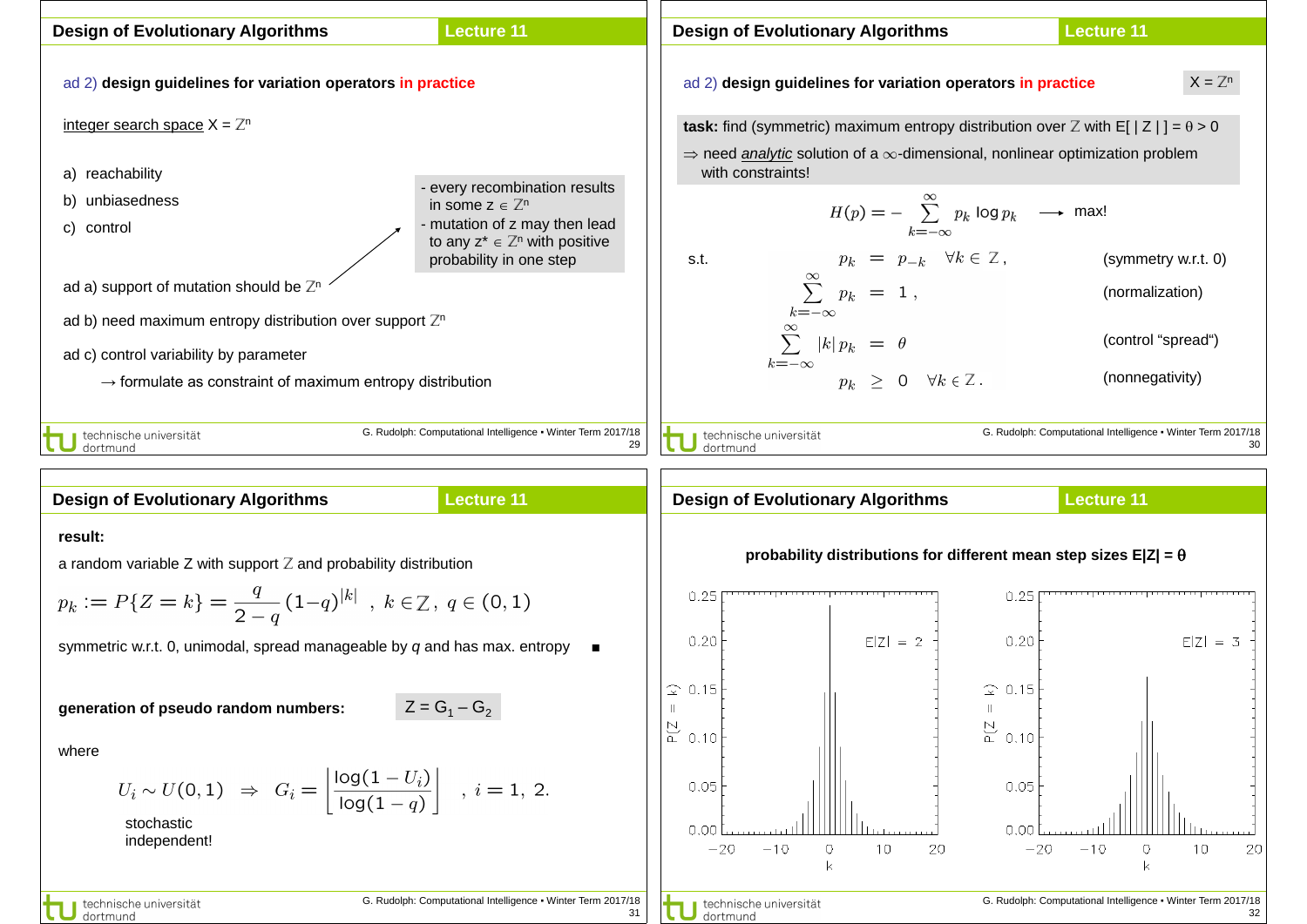